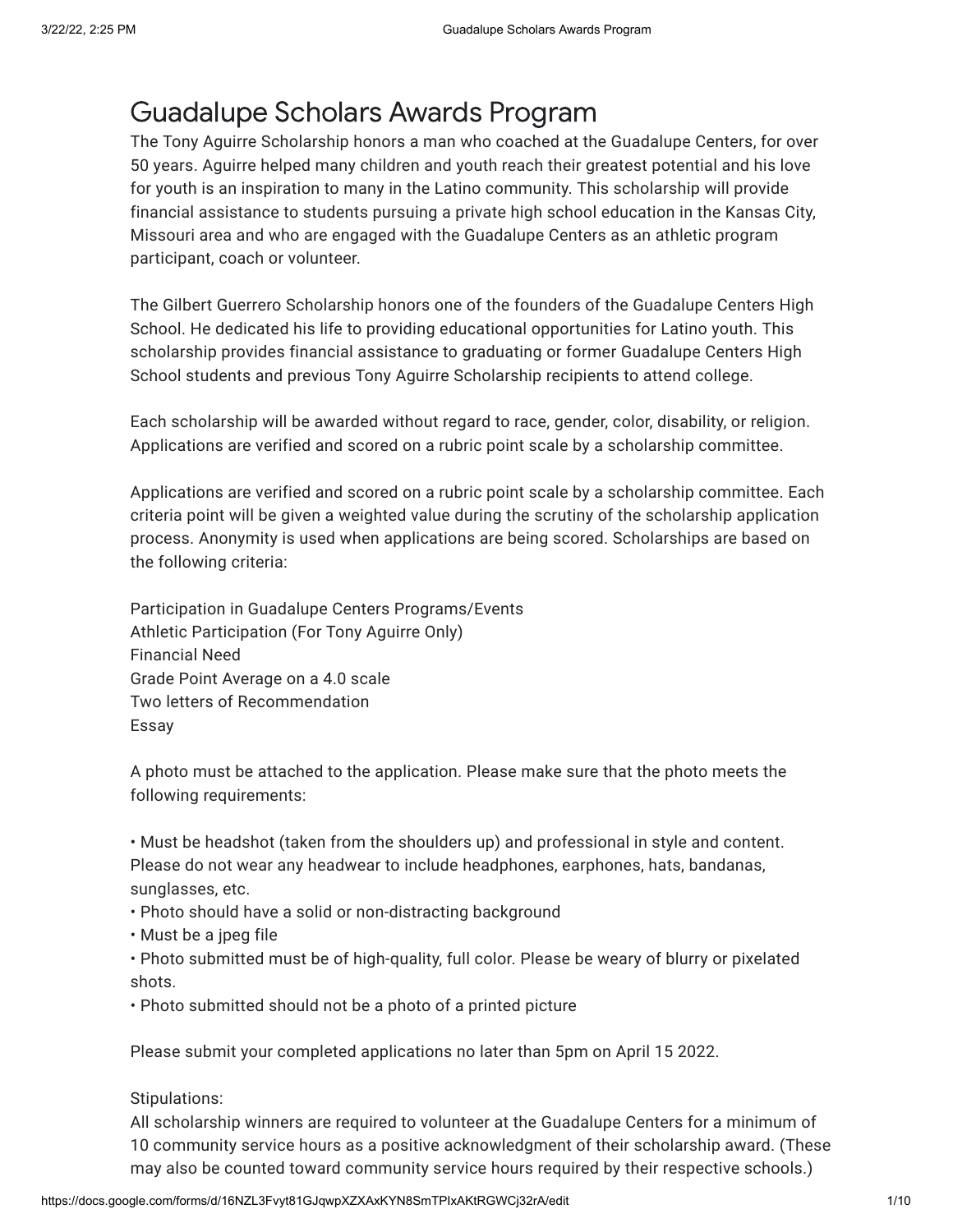Past recipients must submit proof of community service hours.

All scholarship recipients are considered role models for other students. Scholarship winners are expected to be positive examples representing the Guadalupe Centers in our community. Any misconduct by scholarship winners will be reviewed by the committee and may result in withdrawal of the scholarship and/or request for recipient to repay any scholarship funds advanced during the year.

If you have questions, please reach out to **[scholarships@guadalupecenters.org](mailto:scholarships@guadalupecenters.org)** or call the main office at 816-421-1015.

### \* Required

- 1. Email \*
- 2. Photo Submission - (Headshot, Full Color, High Quality Resolution) \*

Files submitted:

3. Name \*

First and last name

#### 4. Address \*

#### 5. Email \*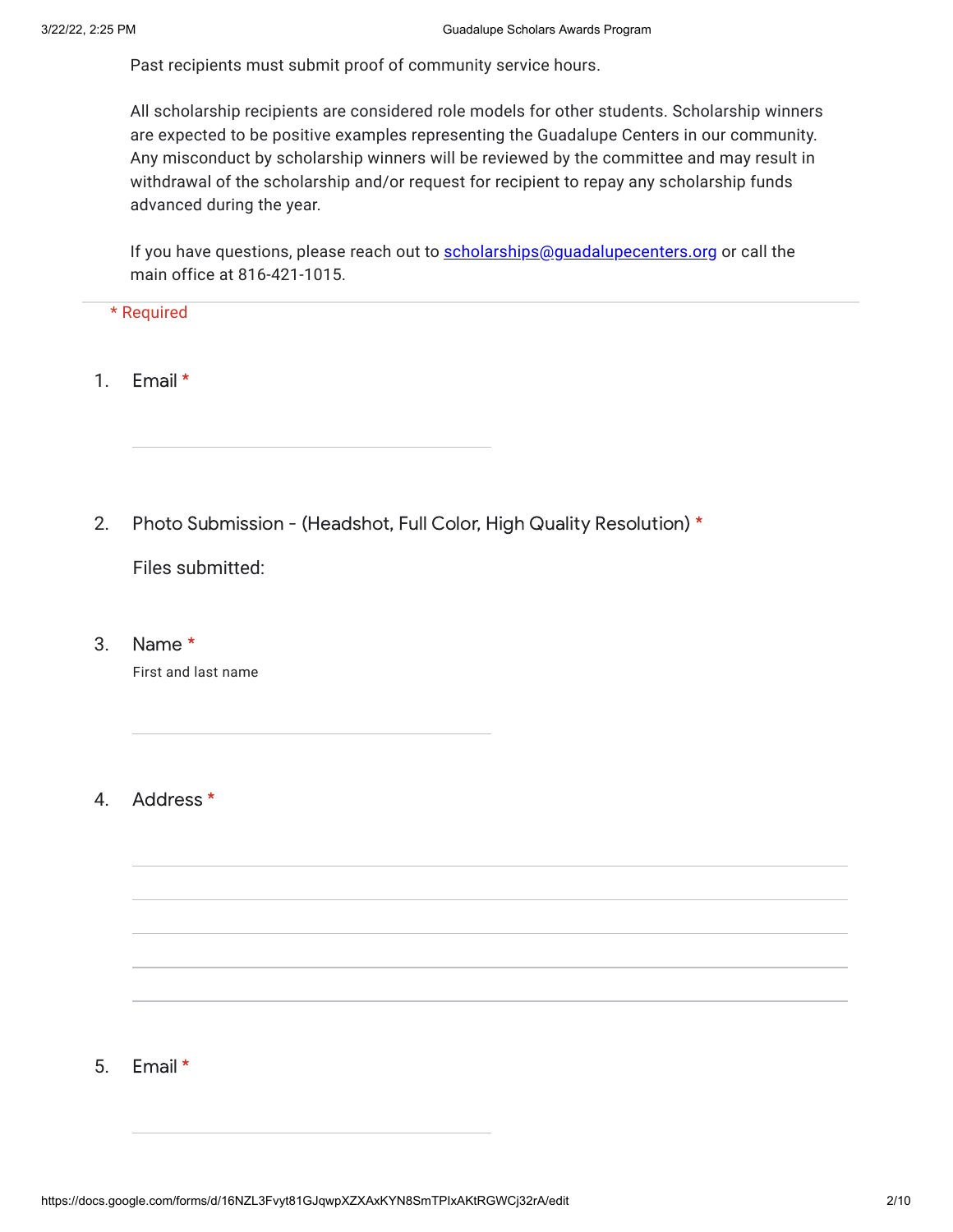6. Phone number \*

7. Date of Birth \*

*Example: January 7, 2019*

- 8. Parent or Guardian's Name \*
- 9. Parent or Guardian Phone Number \*

*Skip to question 36*

Financial

Financial need is heavily weighted when reviewing applications, please provide as much information as possible to help the committee determine financial need.

## 10.

*Mark only one oval.*

Option 1

# 11.

*Mark only one oval.*

Option 1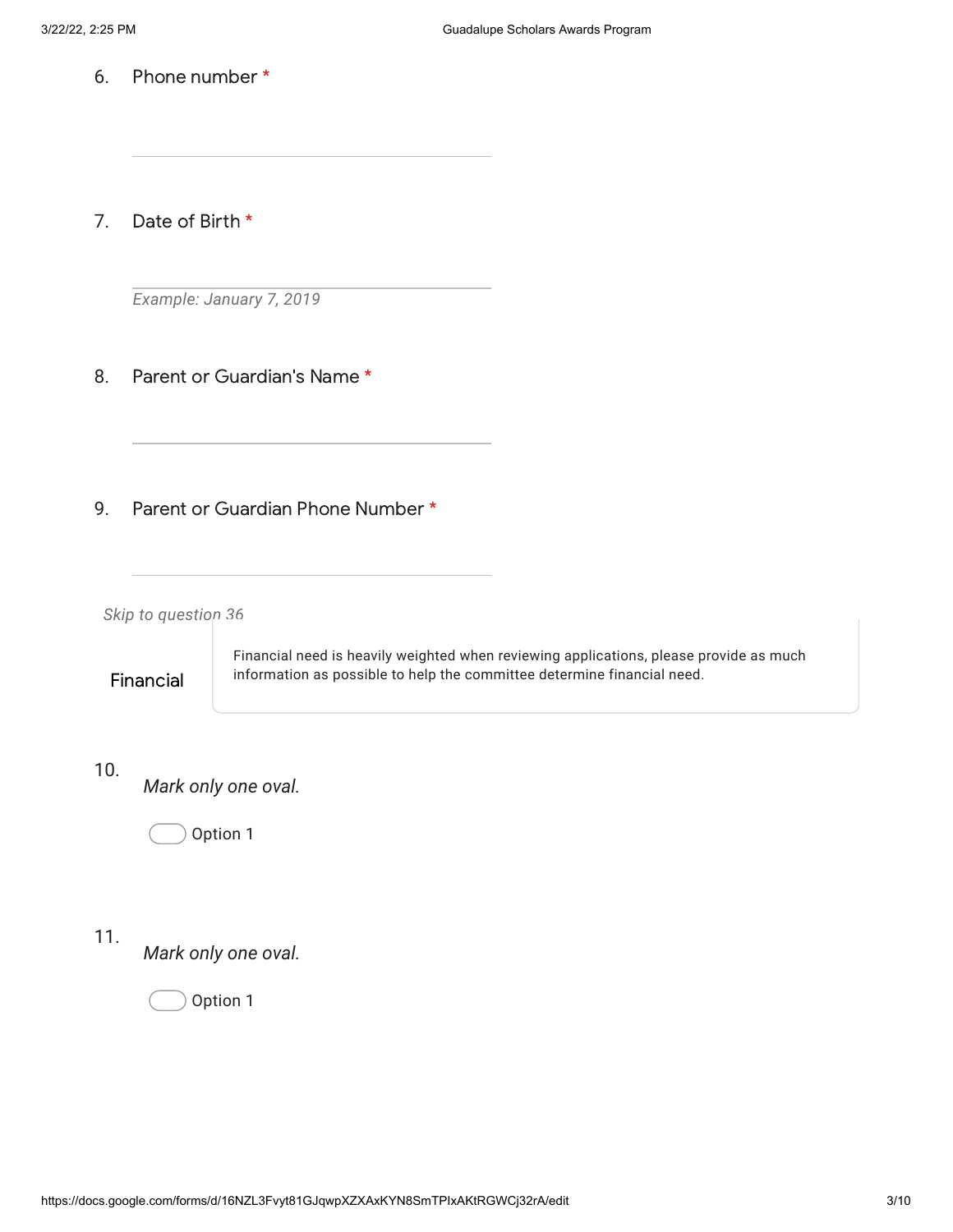12. *Mark only one oval.*

Option 1

13. *Mark only one oval.*

Option 1

- 14. What was the family annual gross income for 2021? \*
- 15. Including the applicant, how many people live in the household? (if there are multiple households, what is the number of family members that are represented in the filed tax documents?) \*

*Mark only one oval.*



16. Please upload the first two pages of filed 2021 1040 forms. If taxes have not been filed for 2021, Please upload 2020 documents. (images are acceptable if soft copies are not available) \*

Files submitted: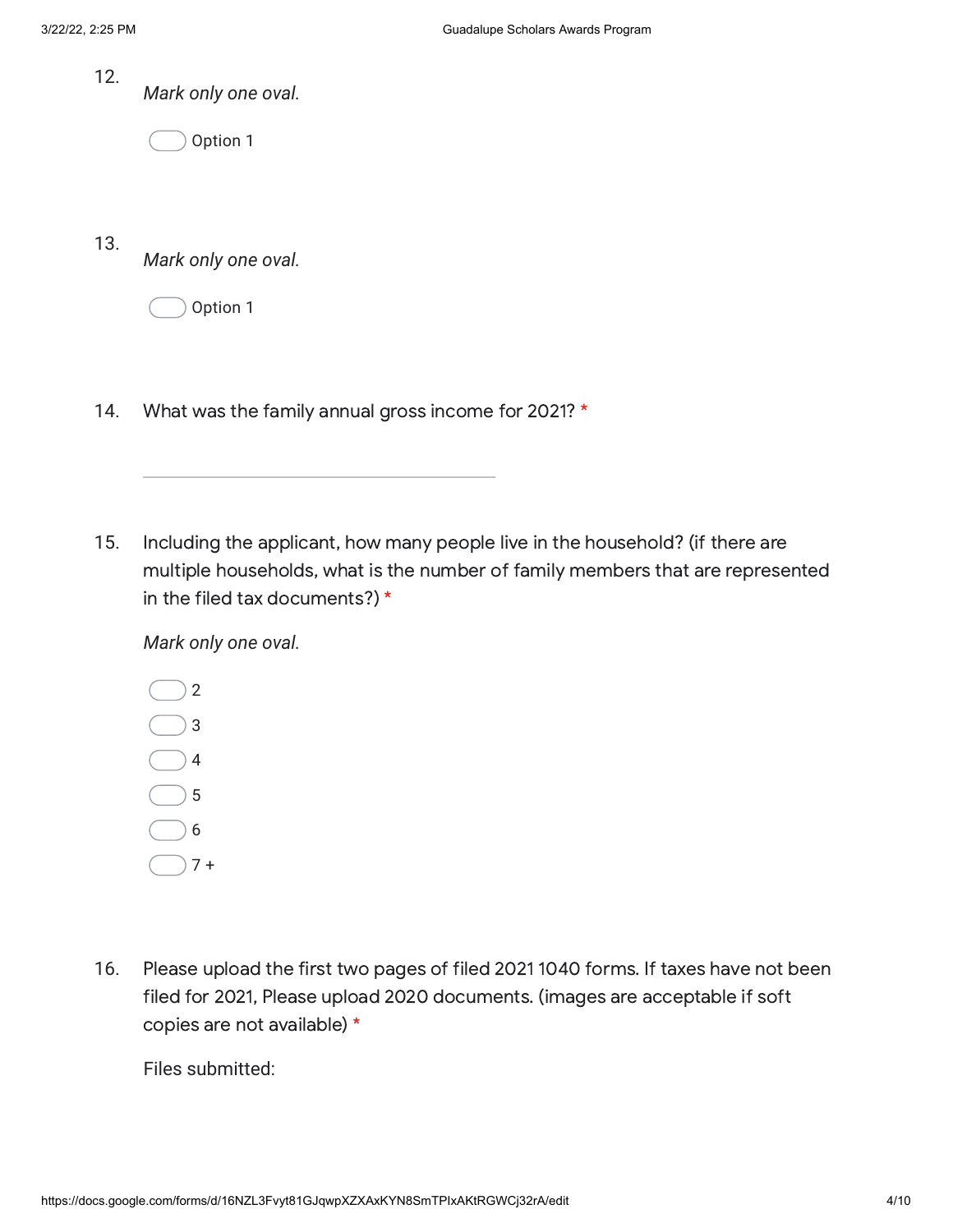17. If there is any additional financial information you would like the committee to take into consideration, please provide below:

*Skip to question 18* **Education** Please provide all required information. The information in this section is used to score GPA and the last question will direct you to the appropriate questions to complete. 18. 19. 20. What School do you currently attend? \* What School will you attend in the Fall of 2022? \* What is your cumulative G.P.A? \*

21. Please upload your most recent school transcript. (If you do not have a soft copy, please submit a picture of your transcript.) \*

Files submitted:

22. Please provide estimated cost of tuition for the 2022 school year. \*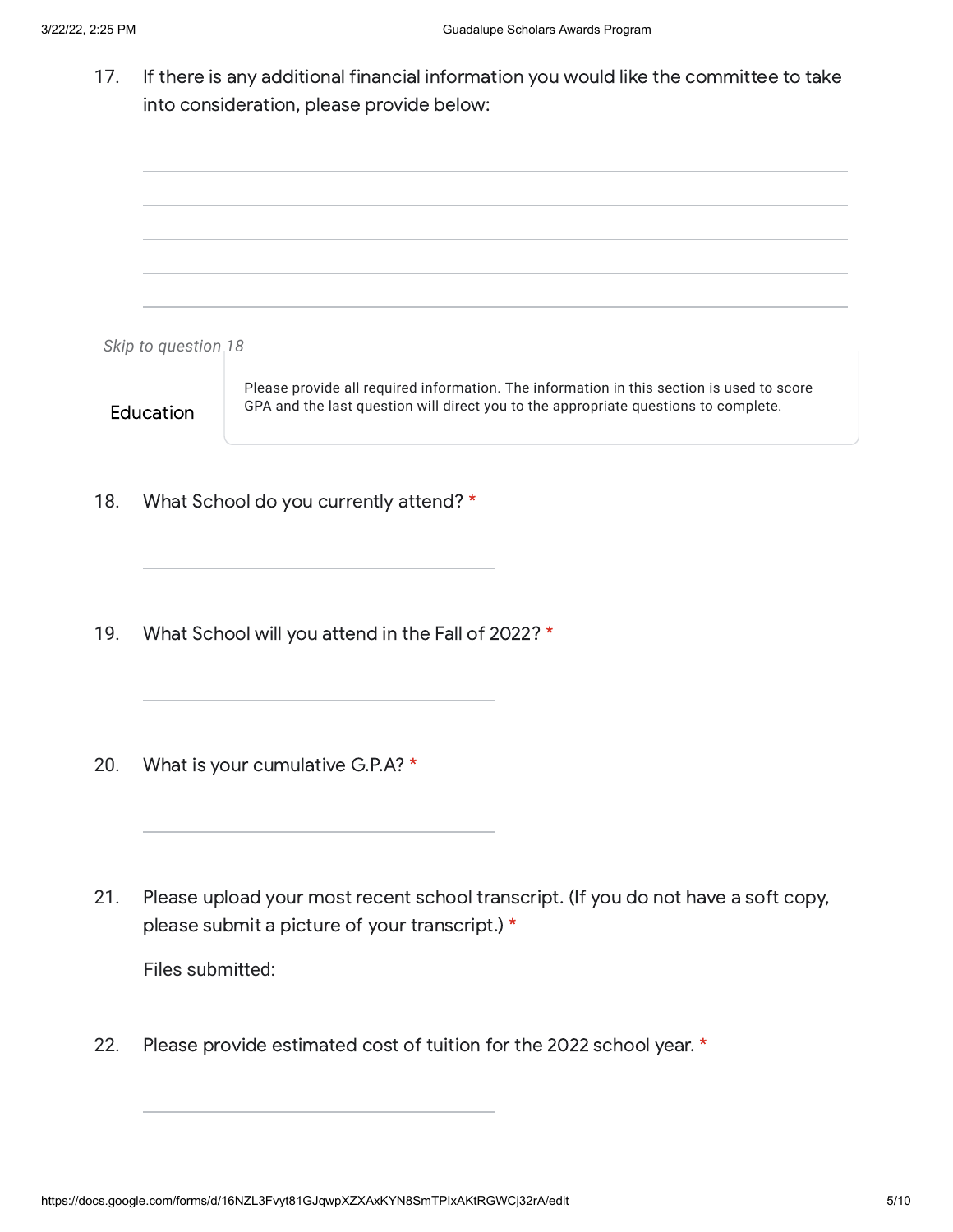- 23. Please provide an estimated cost of other school related expenses for the 2022 school year. (i.e. books, required fees, etc)
- 24. Which level of education will you be attending the Fall of 2022? \*

*Mark only one oval.*

Parochial High School *Skip to question 25*

College or University *Skip to question 32*

Tony Aguirre **Scholarship** 

If you are entering High School in the Fall of 2022, please completely fill out this portion of the application.

25. What year of school are you currently in? \*

*Mark only one oval.*

8th Grade

Freshman

Sophomore

Junior

Senior

26. Have you ever played, coached or volunteered for any Guadalupe Center Athletic Programs? \*

*Mark only one oval.*

Yes

No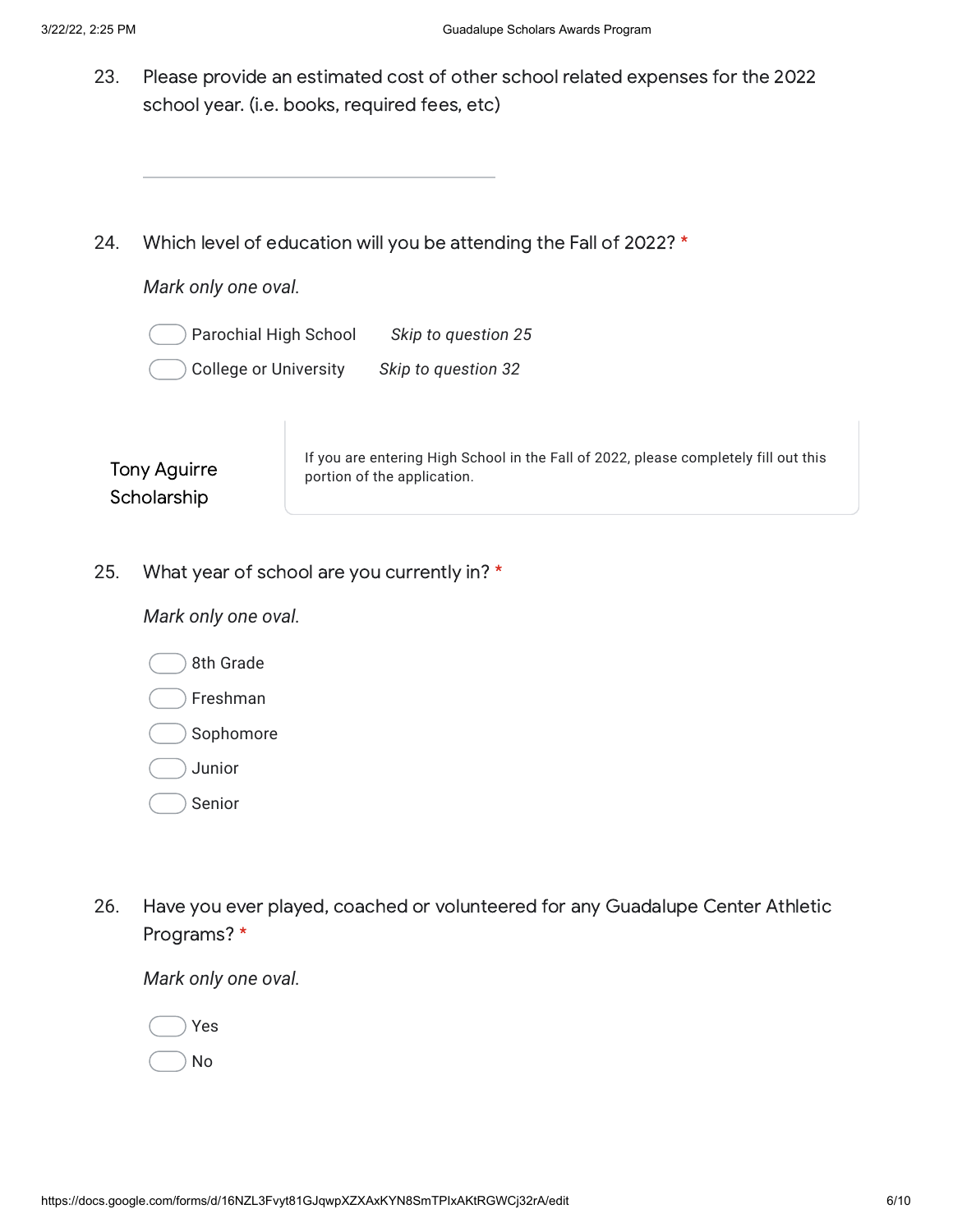27. If so, please list any programs you have participated in. Please also include which years you participated in those programs.



28. Have you participated in any school organized athletic programs? \*

*Mark only one oval.*

Yes No

29. If so, please list all school organized athletics you participate in and the years you participated.

30. *Mark only one oval.* Have you attended ANY Guadalupe Centers program as a participant or volunteer?

Yes No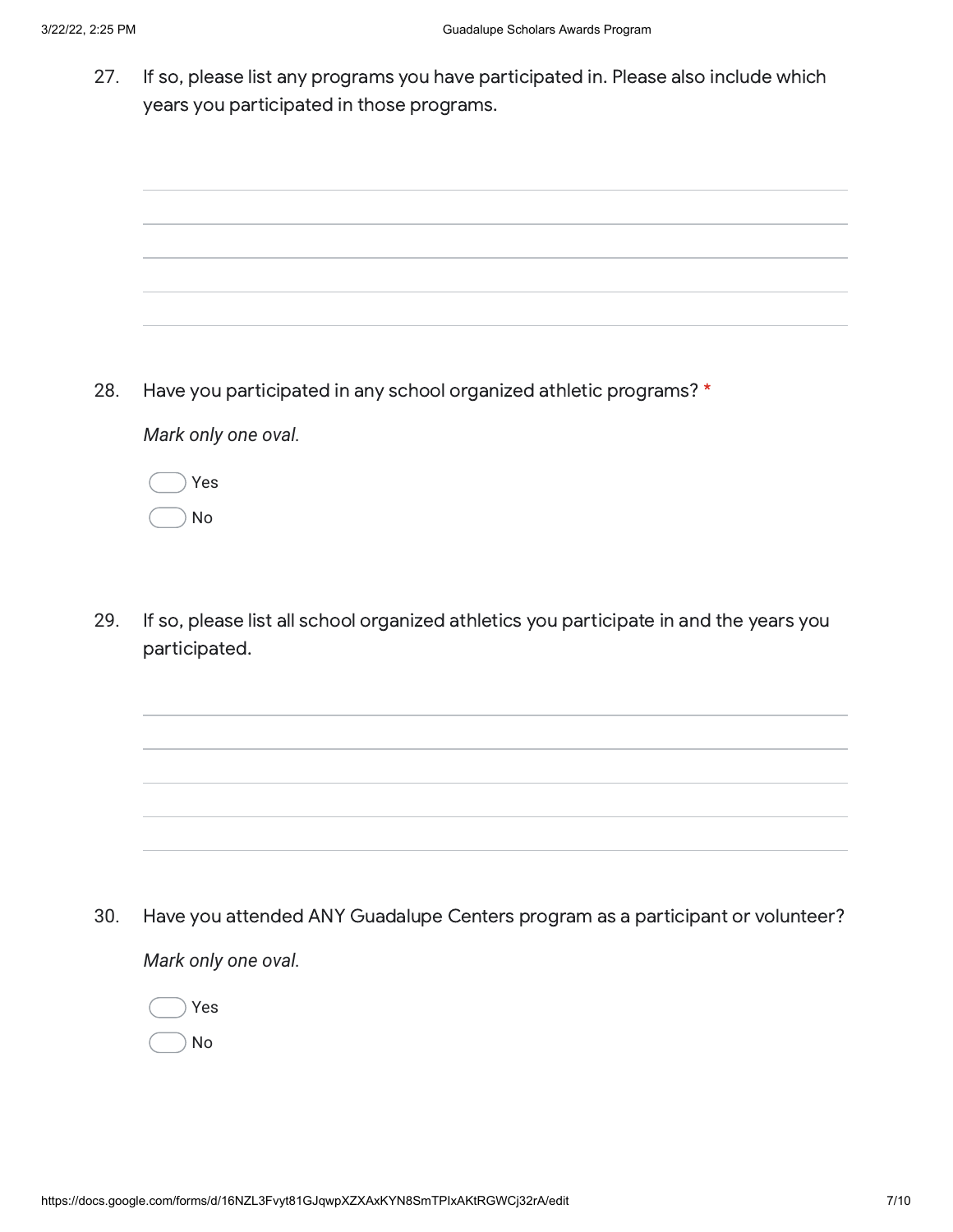31. If so, please list the Guadalupe Center program and years you attended. If you attended as a volunteer, please indicate that with an asterisk\*



32. What year of school are you currently in? \*

*Mark only one oval.*



- Freshman
- Sophomore
- Junior
- Senior
- 33. Have you attended ANY Guadalupe Centers program, as a participant or volunteer?

*Mark only one oval.*

Yes No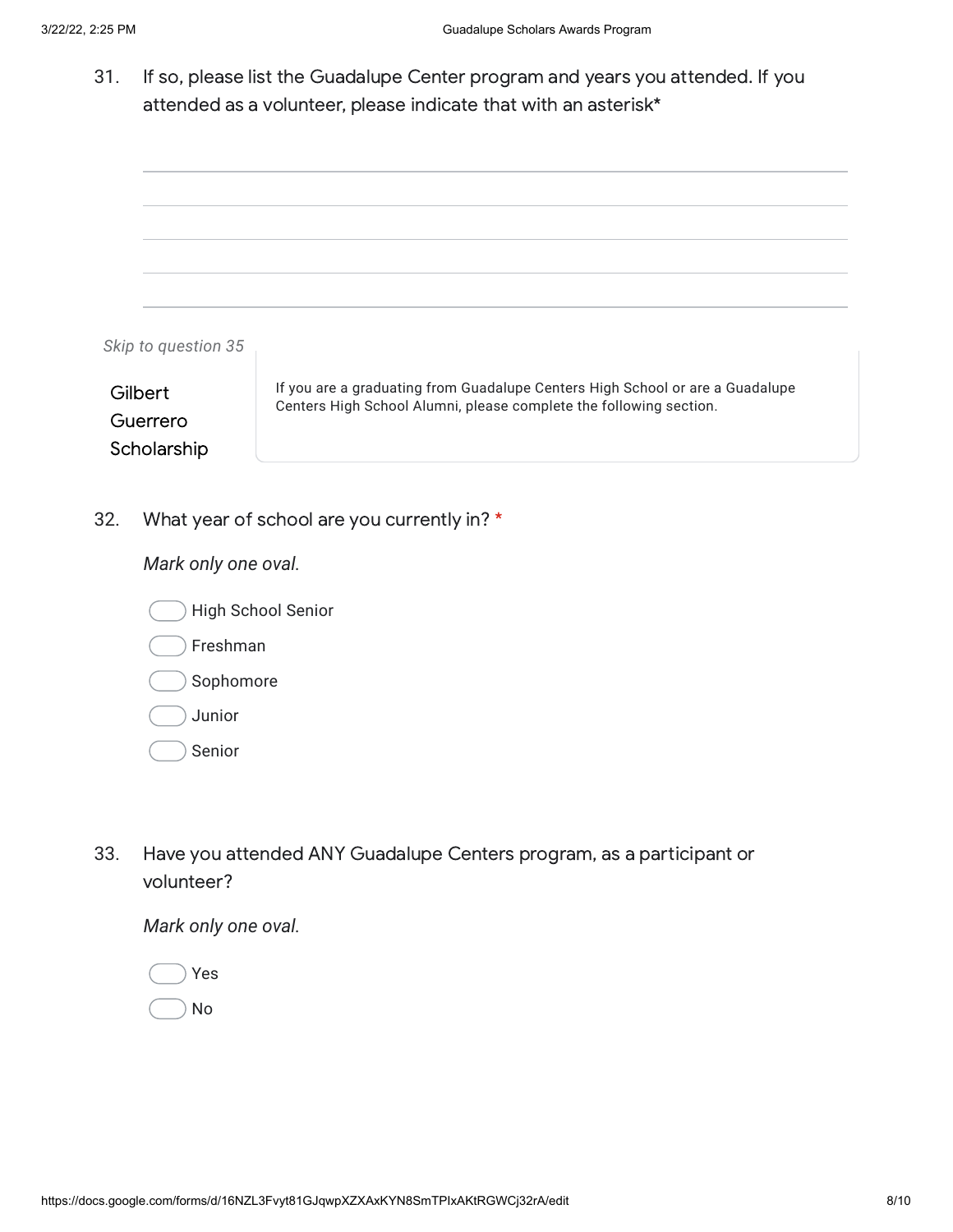| 34.                                                                     |                                                       |                                                                                                                                                                                                                                                                                        | If so, please list the Guadalupe Center program and years you attended. If you<br>attended as a volunteer, please indicate that with an asterisk*                                                                                                                                                       |
|-------------------------------------------------------------------------|-------------------------------------------------------|----------------------------------------------------------------------------------------------------------------------------------------------------------------------------------------------------------------------------------------------------------------------------------------|---------------------------------------------------------------------------------------------------------------------------------------------------------------------------------------------------------------------------------------------------------------------------------------------------------|
| Letters of<br>Recommendation                                            |                                                       |                                                                                                                                                                                                                                                                                        | Please include 2 letters of recommendation from a non-family member. The<br>following form can be printed or forwarded to those you wish to provide a<br>recommendation. Once completed, please upload the document or provide an<br>image of the completed recommendation.                             |
| 35.<br>Please upload 2 letters of recommendation. *<br>Files submitted: |                                                       |                                                                                                                                                                                                                                                                                        |                                                                                                                                                                                                                                                                                                         |
| Essay                                                                   |                                                       | Please upload a 1-2 page essay (double-spaced) that describes who you are and what your<br>educational aspirations are. Please include any goals or areas of study you wish to pursue.<br>Essays will be reviewed by the committee and scored based on content and quality of writing. |                                                                                                                                                                                                                                                                                                         |
| 36.                                                                     | Please upload your essay below. *<br>Files submitted: |                                                                                                                                                                                                                                                                                        |                                                                                                                                                                                                                                                                                                         |
| Electronic<br>Signature                                                 |                                                       |                                                                                                                                                                                                                                                                                        | Please have both a parent/guardian and the applicant type their names below if you agree<br>to the following statement:<br>I agree with the purpose and stipulations of the Guadalupe Scholars Program and attest<br>to the truthfulness of the information, which I have included in this application. |

# 37. Parent or Guardian's Signature \*